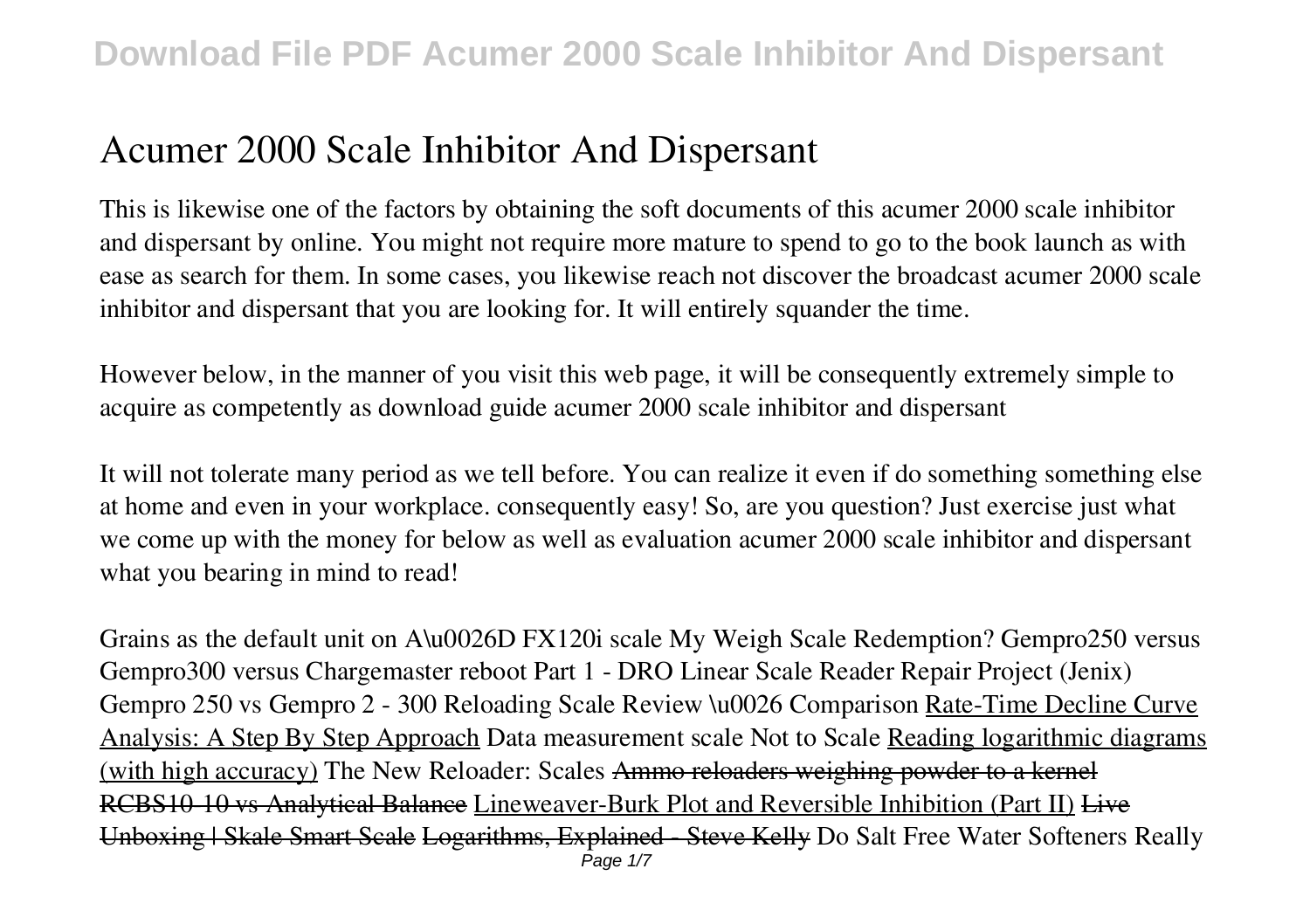*Work?* Pros and Cons of Using A Beam Scale for Reloading How accurate is your reloading scale? **Beam scale enhancements** Install linear scale.MPG Mettler Toledo Model XE Automatic Checkweigher Demonstration

How Scale Watcher Works

Fix a digital pocket scale which needs calibration*Jupiter Melody Water Ionizer JP104 | Quick Tour* **dissociation constant of inhibitor** Aqua-Pure Scale Inhibition System: 2 Years Later Reloadr Powder/pellet scales

HL-i Series of Compact Scales**How to Calibrate Acaia Scale | Lunar Scale Episode 1 - How to calibrate your Fuzion Scale (english version)** Aqua-Rex WK1P Water Conditioner: Reduces Scale, Reduces Phosphates \u0026 TDS and More! It Really Works! **Inline Checkweigher with 17\" Extended Color Touchscreen (Rotate/Tilt ) \u0026 Divert Acumer 2000 Scale Inhibitor And** Description. ACUMER 2000 is recommended for use in cooling water treatments. It is an excellent zinc and phosphate stabilizer and dispersant of inorganic particulates for anti-scale/anti-corrosion. Stabilizes corrosion inhibitors such as zinc, phosphates, and phosphonates. Inhibits precipitation of calcium, iron salts, and magnesium.

**Acumer™ 2000 | Water Treatment Chemicals | E-Chemical Source**

Scale Inhibitor and Dispersant Copolymer stabilizer, scale inhibitor, and dispersant for cooling water treatment. Description. ACUMER∏ 2000 is an excellent phosphate and zinc stabilizer and dispersant of inorganic particulates for anti-scale/anti-corrosion cooling water treatment formulations. Used in: Water treatment; Cooling waters; Reverse osmosis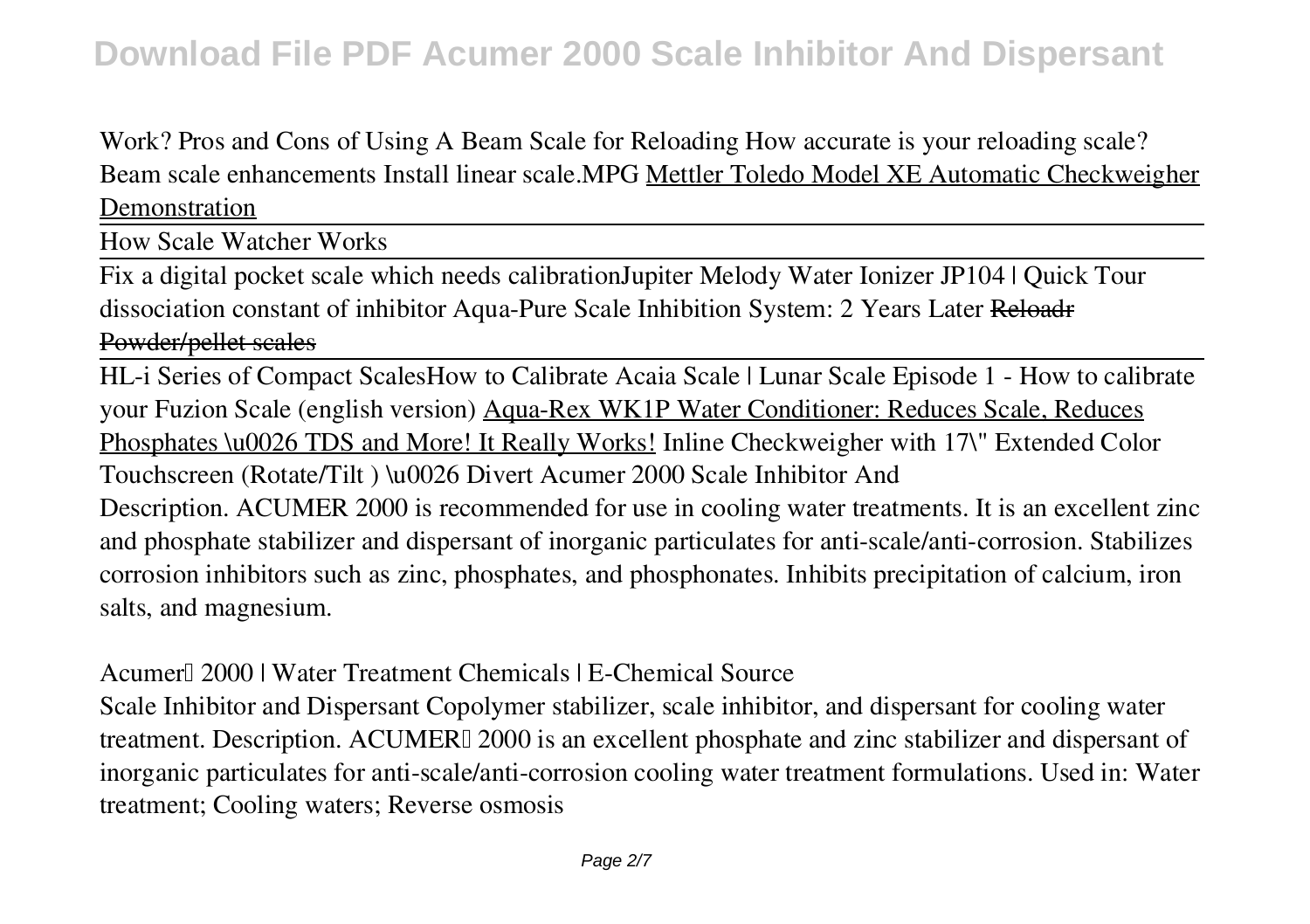### **Acumer™ 2000 | Midsouth Chemical**

ACUMER®2000 copolymer, long recognized as a high-quality phosphate stabilizer, is also a very effective dispersant in  $\text{I}$ all-organic $\text{I}$  cooling water treatments that rely on the corrosion-inhibiting properties of organic phosphonates. ACUMER 2000 copolymer acts as a mineral scale dispersant, a calcium phospho- nate stabilizer and, along with organic phosphonate, as a threshold mineral scale inhibitor.

### **ACUMER 2000 Anti-Scale Deposition Polymer For All-Organic ...**

The precipitation of salts and other particles can accumulate on equipment surfaces, resulting in reduced heat transfer efficiency, and higher operation and maintenance costs. Dow ACUMERI polyacrylate water-soluble scale inhibitors can help prevent the formation of scale in recirculating cooling systems, boilers, and evaporators. ACUMERI polymers can keep salts dispersed to prevent deposition and can modify the structure to make scale less tenacious and durable.

### **Dow Acumer**<sup>Ⅱ</sup> Scale Inhibitors Supplier & Distributor ...

acumer 2000 scale inhibitor and dispersant, many people next will need to buy the photo album sooner. But, sometimes it is appropriately in the distance way to acquire the book, even in additional country or city. So, to ease you in finding the books that will hold you, we incite you by providing the lists. It is not lonesome the list.

#### **Acumer 2000 Scale Inhibitor And Dispersant**

Acumer 2000 Scale Inhibitor And Dispersant Getting the books acumer 2000 scale inhibitor and dispersant now is not type of inspiring means. You could not without help going like book heap or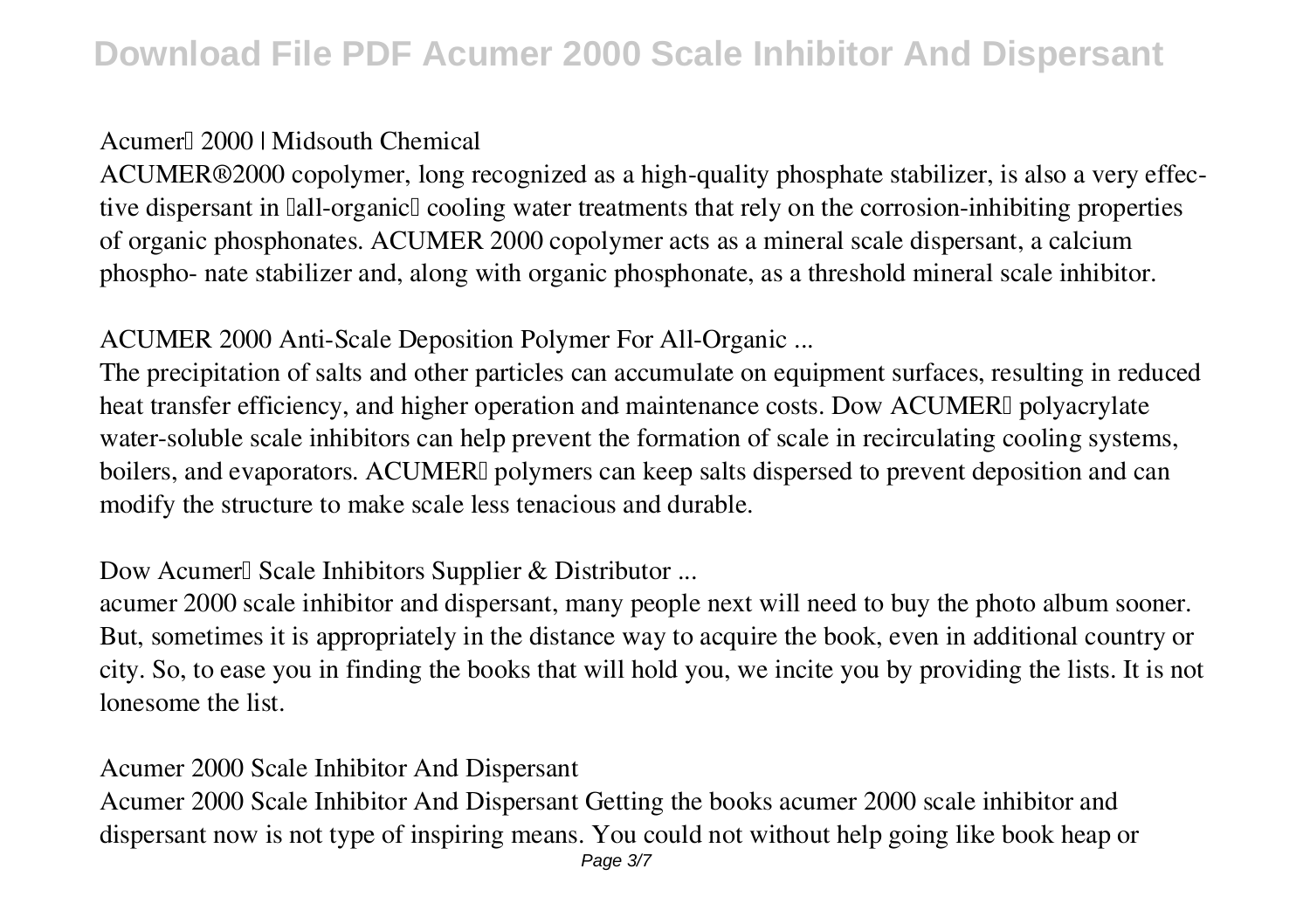library or borrowing from your friends to log on them. This is an completely simple means to specifically get lead by on-line. This online pronouncement ...

#### **Acumer 2000 Scale Inhibitor And Dispersant**

Read Online Acumer 2000 Scale Inhibitor And Dispersant Acumer 2000 Scale Inhibitor And Dispersant This is likewise one of the factors by obtaining the soft documents of this acumer 2000 scale inhibitor and dispersant by online. You might not require more get older to spend to go to the ebook foundation as with ease as search for them.

#### **Acumer 2000 Scale Inhibitor And Dispersant**

ACUMERI 1850 General purpose scale inhibitor and sludge dispersant. Very good thermal stability. ACUMERI 2000 Excellent phosphate and zinc stabilizer for anti-scale/anti-corrosion water treatment formulations. Excellent dispersant of inorganic particulates and resistant to pH upsets. ACUMERI 2100 Excellent phosphate and zinc stabilizer for anti-scale/anti-corrosion water treatment formulations.

#### **DOW Acumer Polymers | Midsouth Chemical**

Page 1 of 3 ACUMER™ 1010 Scale Inhibitor 07/2012, Rev.0 ACUMER™ 1010 Scale Inhibitor Chemistry and Mode of Action ACUMER<sup> $\parallel$ </sup> 1010 is a low molecular weight polyacrylate with a selected molecular weight around 2000 that can be used to optimize the anti-scale performance through at least three mechanisms:

#### **ACUMER™ 1010 Scale Inhibitor**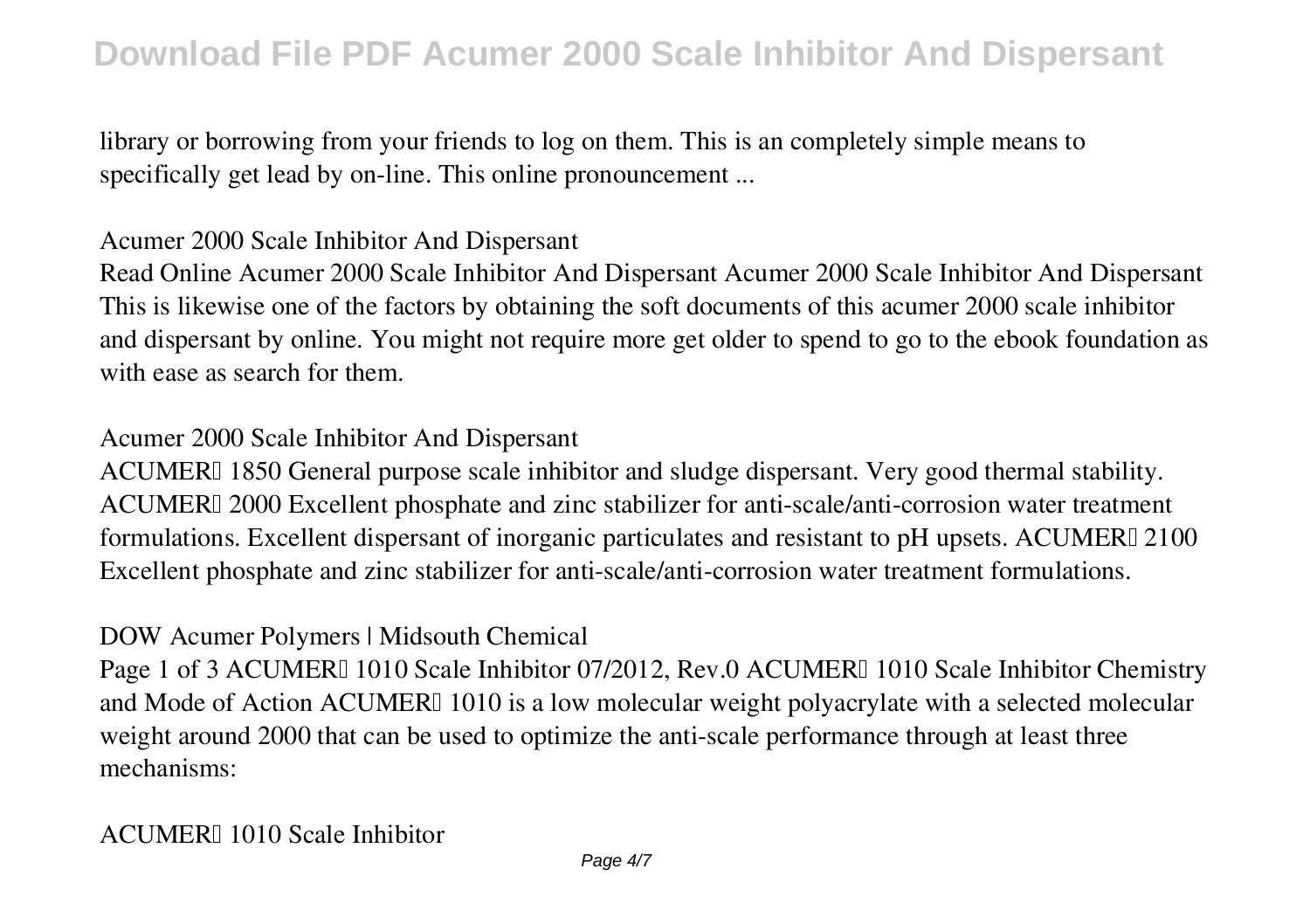\* ACUMER 2100 do not exceed 20 ppm (active) in boiler feedwater. \*\* ACUMER 2100 can be used as a scale inhibitor prior to the sheet-forming operation in the manufacture of paper and paperboard and used at level not to exceed 1.0 kg of copolymer per ton of dry paper and paperboard.

ACUMERI 2100 Scale Inhibitor and Dispersant Technical Data ...

ACUMERI 2000 are very effective scale inhibitors and corrosion inhibitor stabilizers in Iphosphate stabilized<sup>[]</sup> and <sup>[]</sup> all organic<sup>[]</sup> programs. ACUMER<sup>[]</sup> 2100 is a clear and thermally stable scale inhibitor for use as a boiler water treatment. It offers excellent iron tolerance and is FDA cleared. OPTIDOSE 3100 and ACUMER<sup>®</sup> 3100 are superior scale inhibitors in all

#### **CONSUMER AND INDUSTRIAL SPECIALTIES**

-Advanced all organic programs in which ACUMER 2000 helps corrosion inhibitors onto metal surfaces ACUMER 2000 has a synergic effect with the other additives in preventing scale as well as corrosion.

#### **ACUMER 2000**

Scale inhibitor for carbonates, sulfates and highly insoluble salts. It effectively disperses particulate matter such as silt and clay and eliminates the need for phosphonates and acrylates in many formulations. Particularly suitable for incorporation in alkaline formulations and under severe conditions. \* Complies with FDA 21CFR173.310

**Acumer™ Polymers - E-Chemical Source** Advanced All Organic programs in which ACUMER 2000 helps corrosion inhibitors, such as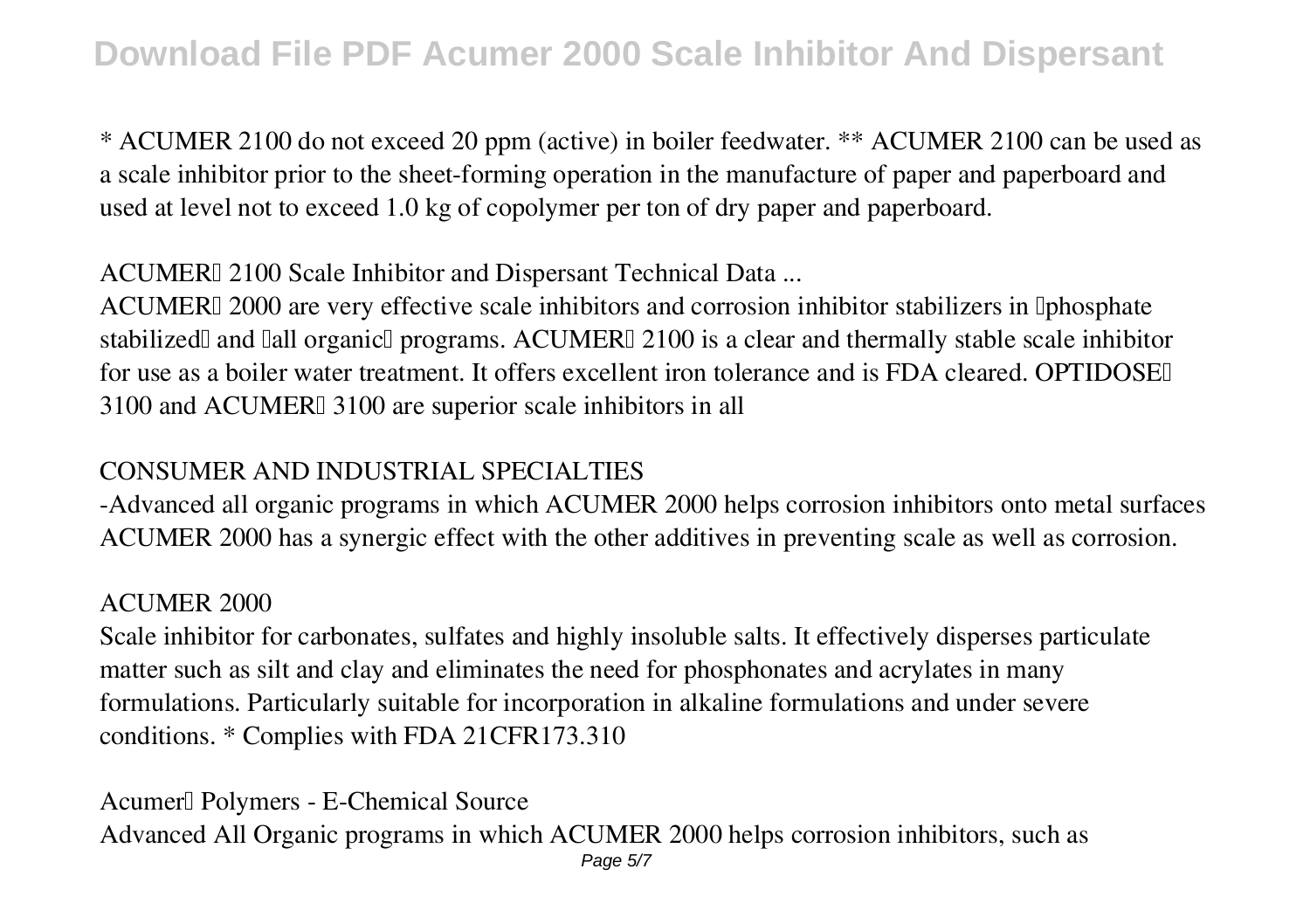phosphonates, onto metal surfaces. ACUMER 2000 has a synergic effect with the other additives in preventing scale as well as corrosion. Benefits of ACUMER 2000

#### **GS INTECH - Acumer 2000**

Scale inhibitor for carbonates, sulfates and highly insoluble salts. It effectively disperses particulate matter such as silt and clay and eliminates the need for phosphonates and acrylates in many formulations. Particularly suitable for incorporation in alkaline formulations and under severe conditions. ACUMER<sub>I14300</sub>

### **GS INTECH - Gruppe 5 - Scale inhibitors**

ACUMERI 5000 is a proprietary multifunctional polymer with a molecular weight of 5000 that provides exceptional silica and magnesium silicate scale inhibition. ACUMER 5000 helps prevent silica-based scale formation by dispersing colloidal silica and

**ACUMERI** 5000 Silica and Magnesium Silicate Scale Inhibitor TDS ACUMER 2000 is a scale inhibitor and dispersant manufactured by The Dow Chemical Company.

**ACUMER 2000 Manufacturers, Equivalents, Suppliers & Exporters**

ACUMERI 2000 are very effective scale inhibitors and corrosion inhibitor stabilizers in Iphosphate stabilized<sup>[]</sup> and <sup>[]</sup> all organic<sup>[]</sup> programs. ACUMER<sup>[]</sup> 2100 is a clear and thermally stable scale inhibitor for use as a boiler water treatment.